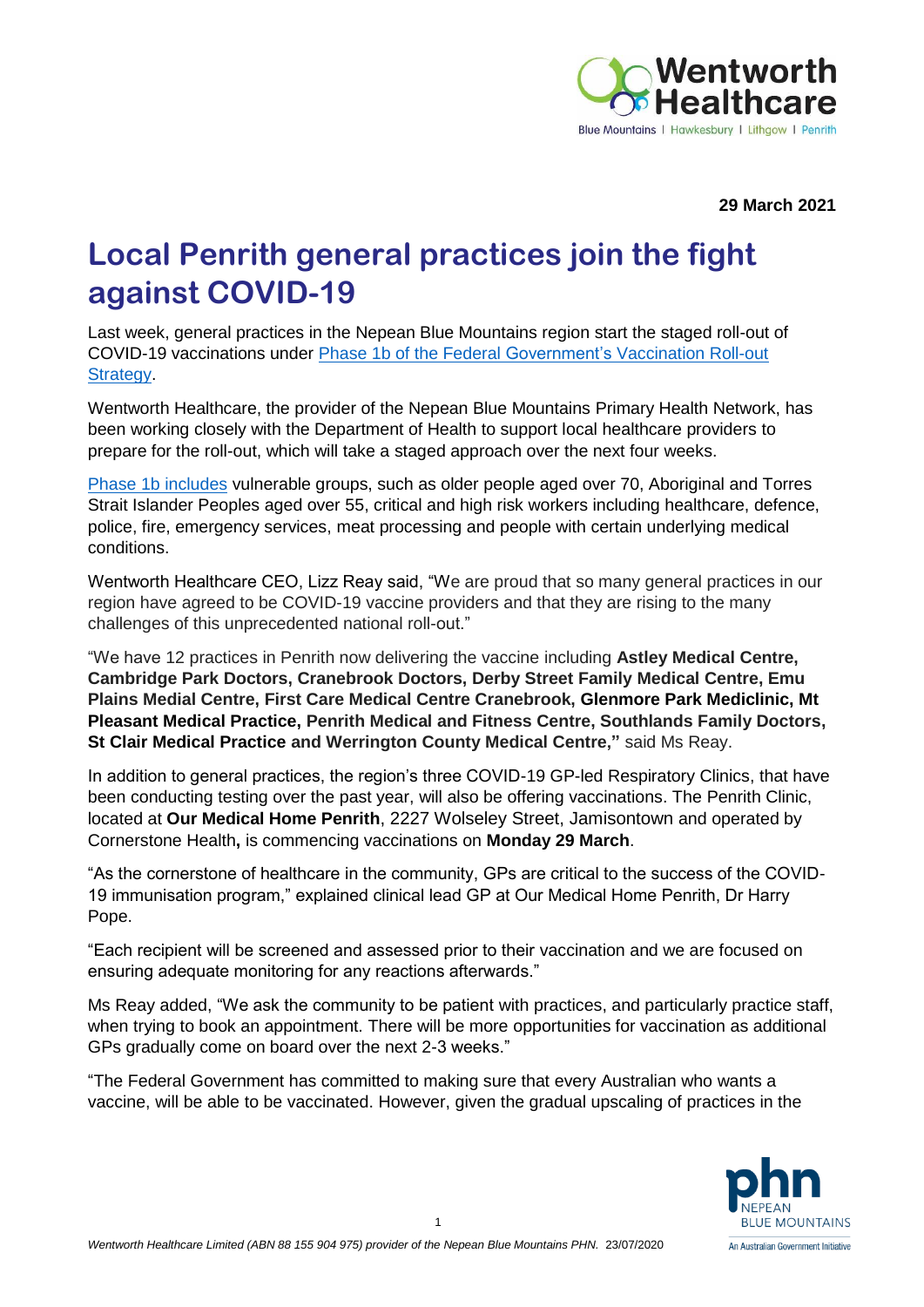

region, and the current limited supply of vaccines nationally, not everyone will be able to secure an appointment immediately," she said.

Federal Member for Lindsay, Melissa McIntosh said local General Practises would ensure people in Lindsay have access to safe and effective COVID-19 vaccines.

"The vaccines are the next, crucial step on the road out of this pandemic – and it's the one step that we can all take to protect ourselves, our families and our communities," said Ms McIntosh.

"We are committed to making sure that everyone in our community, and across Australia, that wants a vaccine will be able to be vaccinated.

"Our local GP's are such an important part of the health and wellbeing of our community. Now, they will play a vital role in the COVID-19 vaccine rollout."

People eligible for vaccination under Phase 1b of the roll-out will be able to find vaccination providers through the national [Eligibility Checker](https://covid-vaccine.healthdirect.gov.au/eligibility) located on *healthdirect.* This tool enables people to locate their nearest provider and link through to their online booking system or phone number to make the appointment. Appointment availability will increase as more general practices come on board and establish their systems and vaccine supply.

# **Frequently Asked Questions**

### **How to I know if I am eligible under Phase 1b**

Go to Department of Health website. Using the [Eligibility Checker](https://covid-vaccine.healthdirect.gov.au/eligibility) and answering the prompted questions, you can find out which phase of the roll-out you are eligible for. If you **are not yet eligible**, you will be able to register your interest so that you can be notified when you are able to book.

#### **How do I book an appointment of vaccination?**

If the [Eligibility Checker](https://covid-vaccine.healthdirect.gov.au/eligibility) finds that you are **eligible under Phase1b**, it will show you vaccination providers close to your postcode where you can book an appointment online or via phone.

#### **Will I be able to choose where I can book?**

You will be able to view and select practice locations based on the postcode you enter. More vaccination locations will come on board progressively over the next four weeks.

#### **What happens if there are no clinics or appointments in my area?**

A list of Commonwealth vaccination clinics, participating general practices, and state and territory vaccination clinics will be updated and made available as they progressively come on board over the next few weeks.

#### **Do I have to use the Eligibility Checker in order to book?**

The [Eligibility Checker](https://covid-vaccine.healthdirect.gov.au/eligibility) is a simple way to find out if you are currently eligible and to book an appointments, or help you register to be notified if you are part of a later phase. If you prefer to book appointments directly at a participating general practice or Commonwealth state vaccination clinic, you can contact them directly to do so.